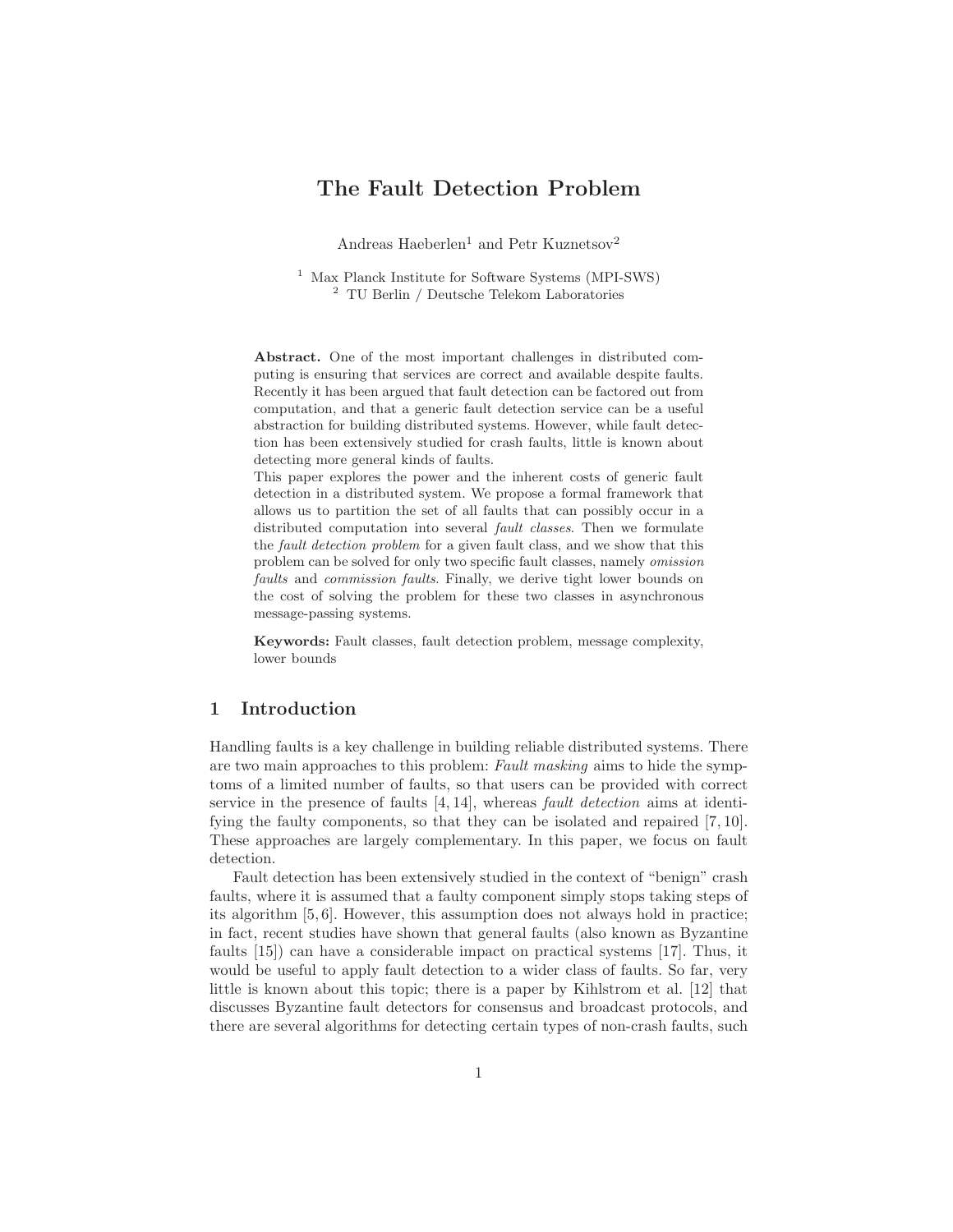as PeerReview [10] and SUNDR [16]. However, many open questions remain; for example, we still lack a formal characterization of the types of non-crash faults that can be detected in general, and nothing is known about inherent costs of detection.

This paper is a first step towards a better understanding of general fault detection. We propose a formal model that allows us to formulate the fault detection problem for arbitrary faults, including non-crash faults. We introduce the notion of a fault class that captures a set of faults, i.e., deviations of system components from their expected behavior. Solving the fault detection problem for a fault class F means finding a transformation  $\tau_F$  that, given any algorithm A, constructs an algorithm  $\overline{A}$  (called an *extension* of A) that works exactly like A but does some additional work to identify and expose faulty nodes. Whenever a fault instance from the class  $F$  appears,  $\overline{A}$  must expose at least one faulty suspect (completeness), it must not expose any correct nodes infinitely long (accuracy), and, optionally, it may ensure that all correct nodes expose the same faulty suspects (agreement).

Though quite weak, our definition of the fault detection problem still allows us to answer two specific questions: Which faults can be detected, and how much extra work from does fault detection require from the extension? To answer the first question, we show that the set of all fault instances can be divided into four non-overlapping classes, and that the fault detection problem can be solved for exactly two of them, which we call commission faults and omission faults. Intuitively, a commission fault exists when a node sends messages a correct node would not send, whereas an omission fault exists when a node does not send messages a correct node would send.

To answer the second question, we study the message complexity of the fault detection problem, that is, the ratio between the number of messages sent by the most efficient extension and the number of messages sent by the original algorithm. We derive tight lower bounds on the message complexity for commission and omission faults, with and without agreement. Our results show that a) the message complexity for omission faults is higher than that for commission faults, and that b) the message complexity is (optimally) linear in the number of nodes in the system, except when agreement is required for omission faults, in which case it is quadratic in the number of nodes.

In summary, this paper makes the following four contributions: (1) a formal model of a distributed system in which various kinds of faults can be selectively analyzed, (2) a statement of the fault detection problem for arbitrary faults, (3) a complete classification of all possible faults, including a precise characterization of the set of faults for which the fault detection problem can be solved, and (4) tight lower bounds on the message complexity of the fault detection problem. Viewed collectively, our results constitute a first step toward understanding the power and the inherent costs of fault detection in a distributed system.

The rest of this paper is organized as follows: We begin by introducing our system model in Section 2 and then formally state the fault detection problem in Section 3. In Section 4, we present our classification of faults, and we show for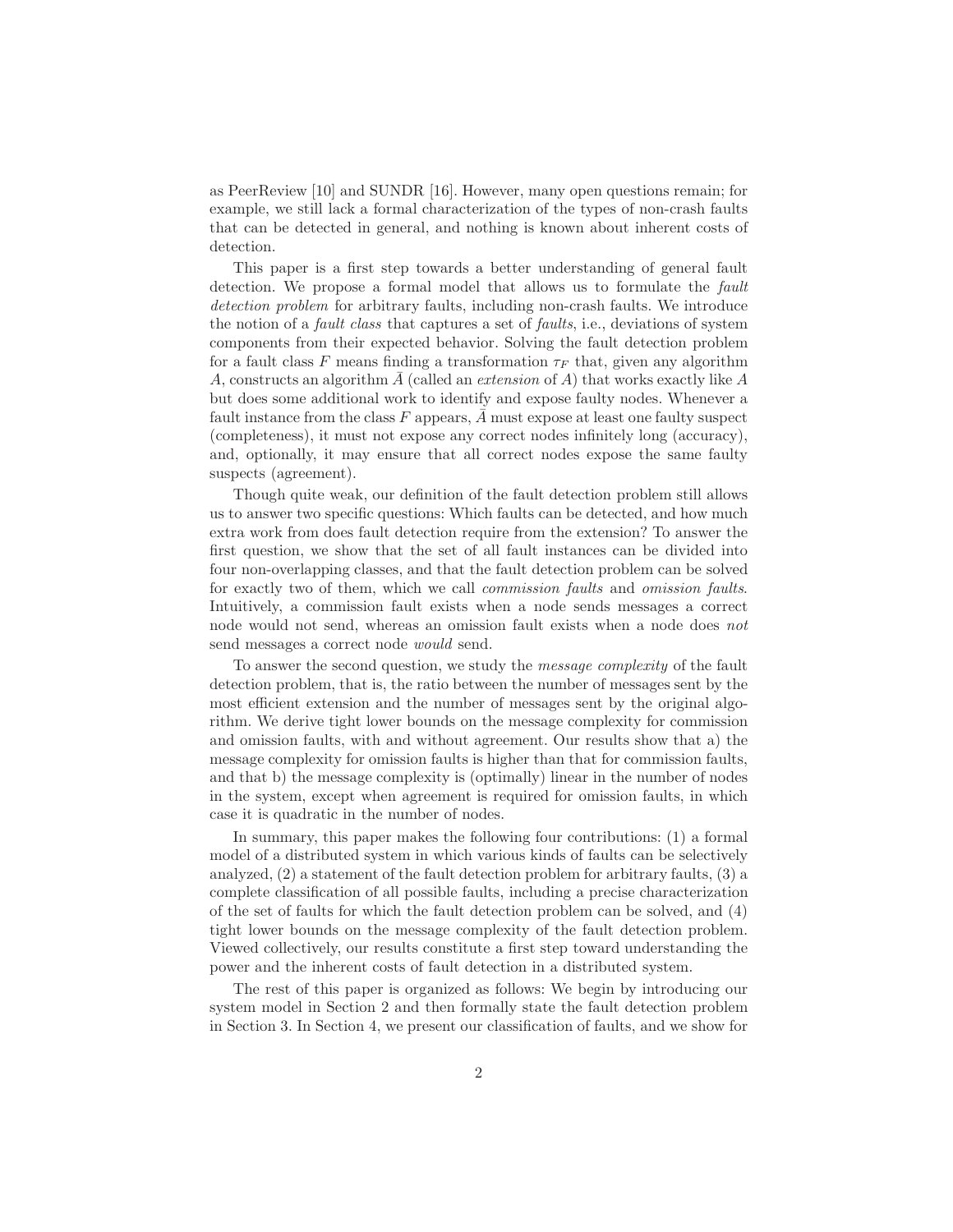which classes the fault detection problem can be solved. In Section 5, we derive tight bounds on the message complexity, and we conclude by discussing related work in Section 6 and future work in Section 7. Omitted proofs can be found in the full version of this paper, which is available as a technical report [9].

# 2 Preliminaries

### 2.1 System model

Let  $N$  be a set of *nodes*. Each node has a terminal<sup>3</sup> and a network interface. It can communicate with the other nodes by sending and receiving messages over the network, and it can send outputs to, and receive inputs from, its local terminal. We assume that processing times are negligible; when a node receives an input, it can produce a response immediately.

Each message m has a unique source  $src(m) \in N$  and a unique destination  $dest(m) \in N$ . We assume that messages are authenticated; that is, each node i can initially create only messages m with  $src(m) = i$ , although it can delegate this capability to other nodes (e.g., by revealing its key material). Nodes can also forward messages to other nodes and include messages in other messages they send, and we assume that a forwarded or included message can still be authenticated.

A computation unfolds in discrete events. An event is a tuple  $(i, I, O)$ , where  $i \in N$  is a node on which the event occurs, I is a set of inputs (terminal inputs or messages) that i receives in the event, and  $\hat{O}$  is a set of outputs (terminal outputs or messages) that  $i$  produces in the event. An *execution*  $e$  is a sequence of events  $(i_1, I_1, O_1), (i_2, I_2, O_2), \ldots$  We write  $e|_S$  for the subsequence of e that contains the events with  $i_k \in S$ ; for  $i \in N$ , we abbreviate  $e_{\{i\}}$  as  $e|_i$ . When a finite execution e is a prefix of another execution  $e'$ , we write  $e \, | \, e'$ . Finally, we write  $|e|$  to denote the number of unique messages that are sent in  $e$ .

A system is modeled as a set of executions. In this paper, we assume that the network is reliable, that is, a) a message is only received if it has previously been sent at least once, and b) a message that is sent is eventually received at least once. Formally, we assume that, for every execution e of the system and every message m:

$$
m \in I_k \Rightarrow [i_k = dest(m) \land \exists l < k : (i_l = src(m) \land m \in O_l)]
$$
\n
$$
(m \in O_k \land src(m) = i_k) \Rightarrow [\exists l : i_l = dest(m) \land m \in I_l]
$$

An open execution is an execution for which only the first condition holds. Thus, an open execution may contain some messages that are sent, but not received. This definition is needed later in the paper; an actual execution of the system is never open. Finally, we introduce the following notation for brevity:

<sup>&</sup>lt;sup>3</sup> Instead of an actual terminal, nodes may have any other local I/O interface that cannot be observed remotely.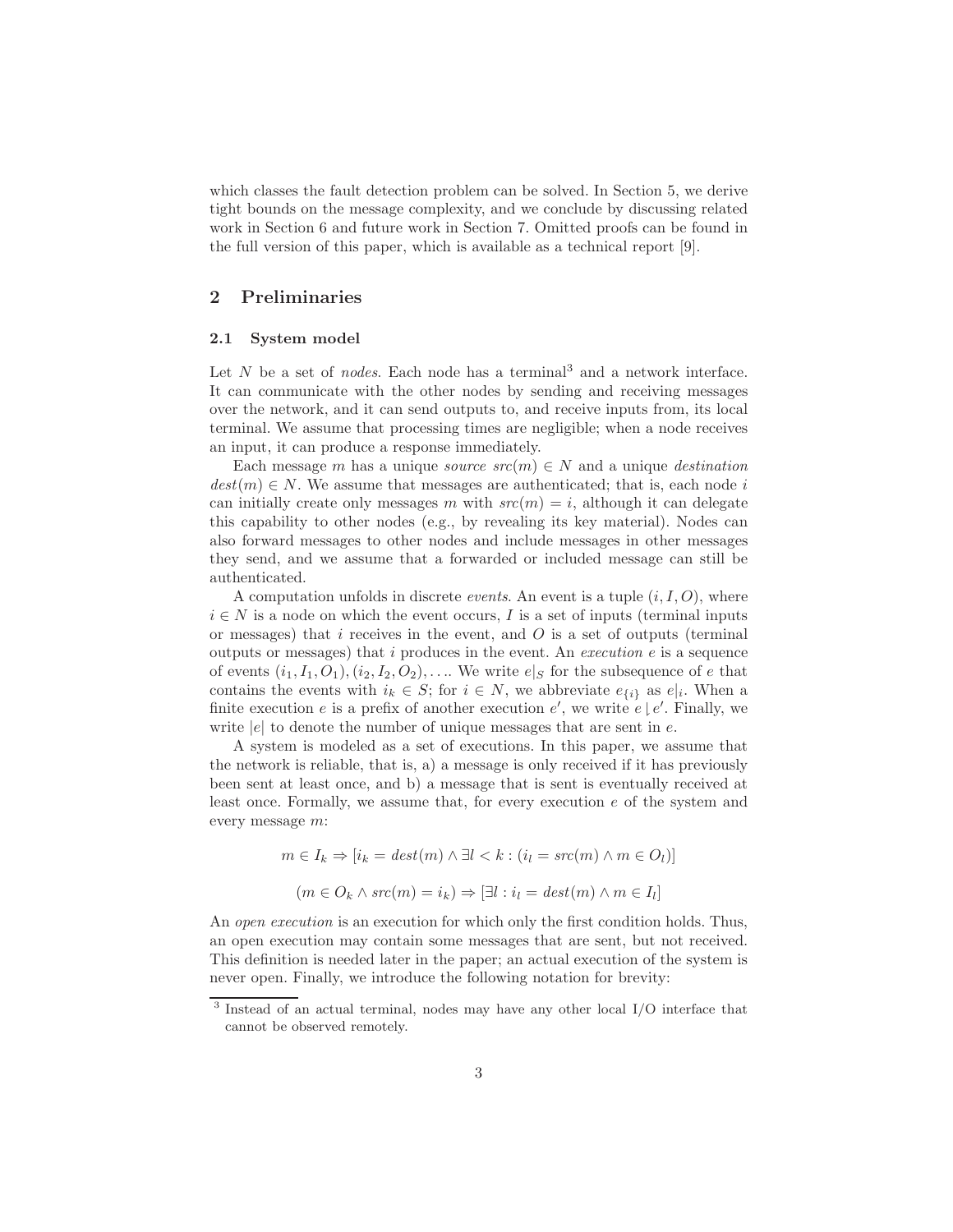- $\text{RECV}(i, m) \in e$  iff m is a message with  $i = dest(m)$  and  $(i, I, O) \in e$  with  $m \in I$ .
- $\text{sem}(i, m, j) \in e$  iff m is a message with  $j = dest(m)$  and  $(i, I, O) \in e$  with  $m \in O$ .
- $-$  IN $(i, t) \in e$  if t is a terminal input and  $(i, I, O) \in e$  with  $t \in I$ .
- $-$  out  $(i, t) \in e$  if t is a terminal output and  $(i, I, O) \in e$  with  $t \in O$ .

#### 2.2 Algorithms and correctness

Each node *i* is assigned an *algorithm*  $A_i = (M_i, TI_i, TO_i, \Sigma_i, \sigma_0^i, \alpha_i)$ , where  $M_i$ is the set of messages i can send or receive,  $TI_i$  is a set of terminal inputs i can receive,  $TO<sub>i</sub>$  is a set of terminal outputs i can produce,  $\Sigma<sub>i</sub>$  is a set of states,  $\sigma_0^i \in \Sigma_i$  is the initial state, and  $\alpha_i : \Sigma_i \times P(M_i \cup TI_i) \to \Sigma_i \times P(M_i \cup TO_i)$  maps a set of inputs and the current state to a set of outputs and the new state. Here,  $P(X)$  denotes the power set of X. For convenience, we define  $\alpha(\sigma, \emptyset) := (\sigma, \emptyset)$ for all  $\sigma \in \Sigma_i$ .

We make the following four assumptions about any algorithm  $A_i$ : a) it only sends messages that can be properly authenticated, b) it never sends the same message twice, c) it discards incoming duplicates and any messages that cannot be authenticated, and d) it never delegates the ability to send messages  $m$  with  $src(m) = i$ , e.g., by revealing or leaking i's key material. Note that assumption b) does not affect generality, since  $A_i$  can simply include a nonce with each message it sends. We also assume that it is possible to decide whether  $A_i$ , starting from some state  $\sigma_x$ , could receive some set of messages X in any order (plus an arbitrary number of terminal inputs) without sending any messages. This trivially holds if  $|\Sigma_i| < \infty$ .

We say that a node *i* is *correct* in execution  $e|_i = (i, I_1, O_1), (i, I_2, O_2), \ldots$ with respect to an algorithm  $A_i$  iff there is a sequence of states  $\sigma_0, \sigma_1, \ldots$  in  $\Sigma_i$  such that  $\sigma_0 = \sigma_0^i$  and, for all  $k \geq 1$ ,  $\alpha_i(\sigma_{k-1}, I_k) = (\sigma_k, O_k)$ . Note that correctness of a node *i* implies that the node is *live*: if *i* is in a state  $\sigma_{k-1}$  and receives an input I, then i must produce an output  $O_k$  such that  $\alpha_i(\sigma_{k-1}, I_k) =$  $(\sigma_k, O_k)$ . If i is not correct in  $e|_i$  with respect to  $A_i$ , we say that i is faulty in  $e|_i$ with respect to  $A_i$ .

A *distributed algorithm* is a tuple  $(A_1, \ldots, A_{|N|})$ , one algorithm per node, such that  $M_i = M_j$  for all i, j. When we say that an execution e is an execution of a distributed algorithm  $A$ , this implies that each node  $i$  is considered correct or faulty in e with respect to the algorithm  $A_i$  it has been assigned. We write  $corr(A, e)$  to denote the set of nodes that are correct in e with respect to A.

#### 2.3 Extensions

 $(\overline{A}, A, \mu_m, \mu_s, XO)$  is called a reduction of an algorithm  $\overline{A} = (\overline{M}, \overline{T}I, \overline{T}O, \overline{S}, \overline{\sigma}_0, \overline{\alpha})$ to an algorithm  $A = (M, TI, TO, \Sigma, \sigma_0, \alpha)$  iff  $\mu_m$  is a total map  $\overline{M} \mapsto P(M), \mu_s$ is a total map  $\overline{\Sigma} \mapsto \Sigma$ , and the following conditions hold: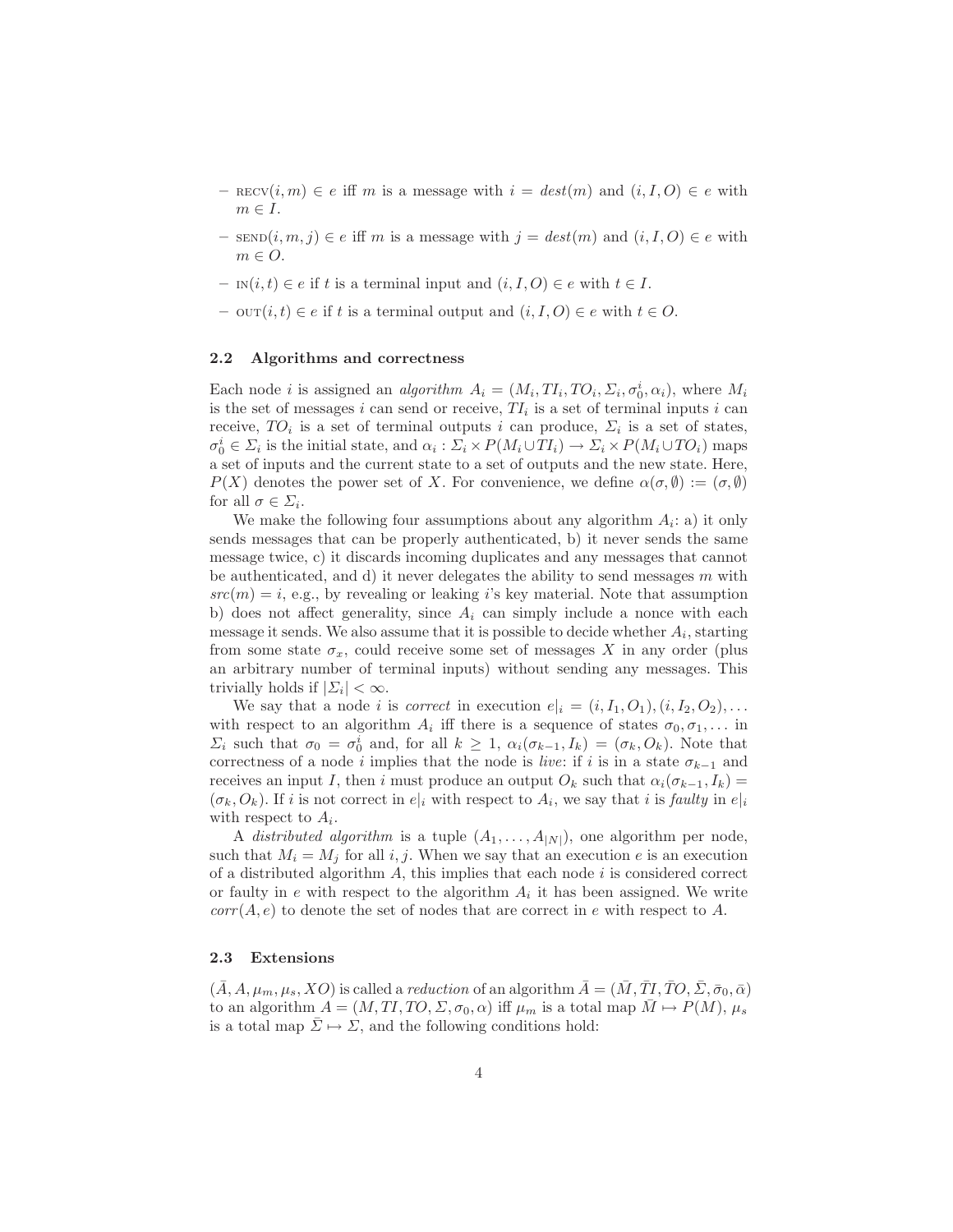- X1  $\overline{TI} = TI$ , that is, A accepts the same terminal inputs as  $\overline{A}$ ;
- X2 TO = TO ∪XO and TO ∩XO =  $\emptyset$ , that is, A produces the same terminal outputs as  $\overline{A}$ , except  $XO$ ;
- X3  $\mu_s(\bar{\sigma}_0) = \sigma_0$ , that is, the initial state of  $\bar{A}$  maps to the initial state of A;
- X4  $\forall m \in M \exists \bar{m} \in \bar{M} : \mu_m(\bar{m}) = m$ , that is, every message of A has at least one counterpart in  $\overline{A}$ ;
- X5  $\forall \sigma \in \Sigma \exists \bar{\sigma} \in \bar{\Sigma} : \mu_s(\bar{\sigma}) = \sigma$ , that is, every state of A has at least one counterpart in  $\bar{\Sigma}$ ;
- $X6 \ \forall \bar{\sigma}_1, \bar{\sigma}_2 \in \bar{\Sigma}, \bar{m}i, \bar{m}o \subseteq \bar{M}, t_i \subseteq TI, to \subseteq TO : [\bar{\alpha}(\bar{\sigma}_1, \bar{m}i \cup ti) = (\bar{\sigma}_2, \bar{m}o \cup to)] \Rightarrow$  $[\alpha(\mu_s(\bar{\sigma_1}), \mu_m(\bar{m_i}) \cup t_i) = (\mu_s(\bar{\sigma_2}), \mu_m(\bar{m_0}) \cup (to \setminus XO))]$ , that is, there is a homomorphism between  $\bar{\alpha}$  and  $\alpha$ .

If there exists at least one reduction from an algorithm  $\overline{A}$  to an algorithm  $A$ , we say that  $\overline{A}$  is an extension of A. For every reduction  $(\overline{A}, A, \mu_m, \mu_s, XO)$  we can construct an *execution mapping*  $\mu_e$  that maps executions of  $\overline{A}$  to (possibly open) executions of A as follows:

- 1. Start with  $e = \emptyset$ .
- 2. For each new event  $(i, \overline{I}, \overline{O})$ , perform the following steps:
	- (a) Compute  $I := (\bar{I} \cap TI_i) \cup \mu_m(\bar{I} \cap \bar{M})$  and  $O := (\bar{O} \cap TO_i) \cup \mu_m(\bar{O} \cap \bar{M})$ .
	- (b) Remove from I any  $m \in M$  with  $dest(m) \neq i$  or  $\text{RECV}(i, m) \in e$ .
	- (c) Remove from O any  $m \in M$  with  $\text{sgn}(i, m, j) \in e$ .
	- (d) For each node  $j \in N$ , compute  $O_j := \{m \in O \mid src(m) = j\}.$
	- (e) If  $I \neq \emptyset$  or  $O_i \neq \emptyset$ , append  $(i, I, O_i)$  to e.
	- (f) For each  $j \neq i$  with  $O_j \neq \emptyset$ , append  $(j, \emptyset, O_j)$  to e.

A simple example of a reduction is the identity  $(A, A, id, id, \emptyset)$ . Note that there is a syntactic correspondence between an extension and its original algorithm, not just a semantic one. In other words, the extension not only solves the same problem as the original algorithm (by producing the same terminal outputs as the original), it also solves it in the same way (by sending the same messages in the same order). Recall that our goal is to detect whether or not the nodes in the system are following a given algorithm; we are not trying to find a better algorithm. Next, we state a few simple lemmas about extensions.

**Lemma 1.** Let A and A be two algorithms for which a reduction  $(A, A, \mu_m, \mu_s, XO)$ exists. Then, if  $\bar{e}$  is an execution in which a node i is correct with respect to A, i is correct in  $\mu_e(\bar{e})$  with respect to A.

Note that, if a node i is correct in  $\bar{e}$  with respect to  $\bar{A}$ , then it must be correct in  $\mu_e(\bar{e})$  with respect to A, but the reverse is not true. In other words, it is possible for a node i to be faulty in  $\bar{e}$  with respect to  $\bar{A}$  but still be correct in  $\mu_e(\bar{e})$  with respect to A.

**Lemma 2.** Let  $\bar{A}$  and  $A$  be two algorithms for which a reduction ( $\bar{A}$ , $A$ , $\mu$ <sub>m</sub>, $\mu$ <sub>s</sub>, $X$ O) exists, let  $\bar{e}_1$  be an execution of  $\bar{A}$ , and let  $\bar{e}_2$  be a prefix of  $\bar{e}_1$ . Then  $\mu_e(\bar{e}_2)$  is a prefix of  $\mu_e(\bar{e}_1)$ .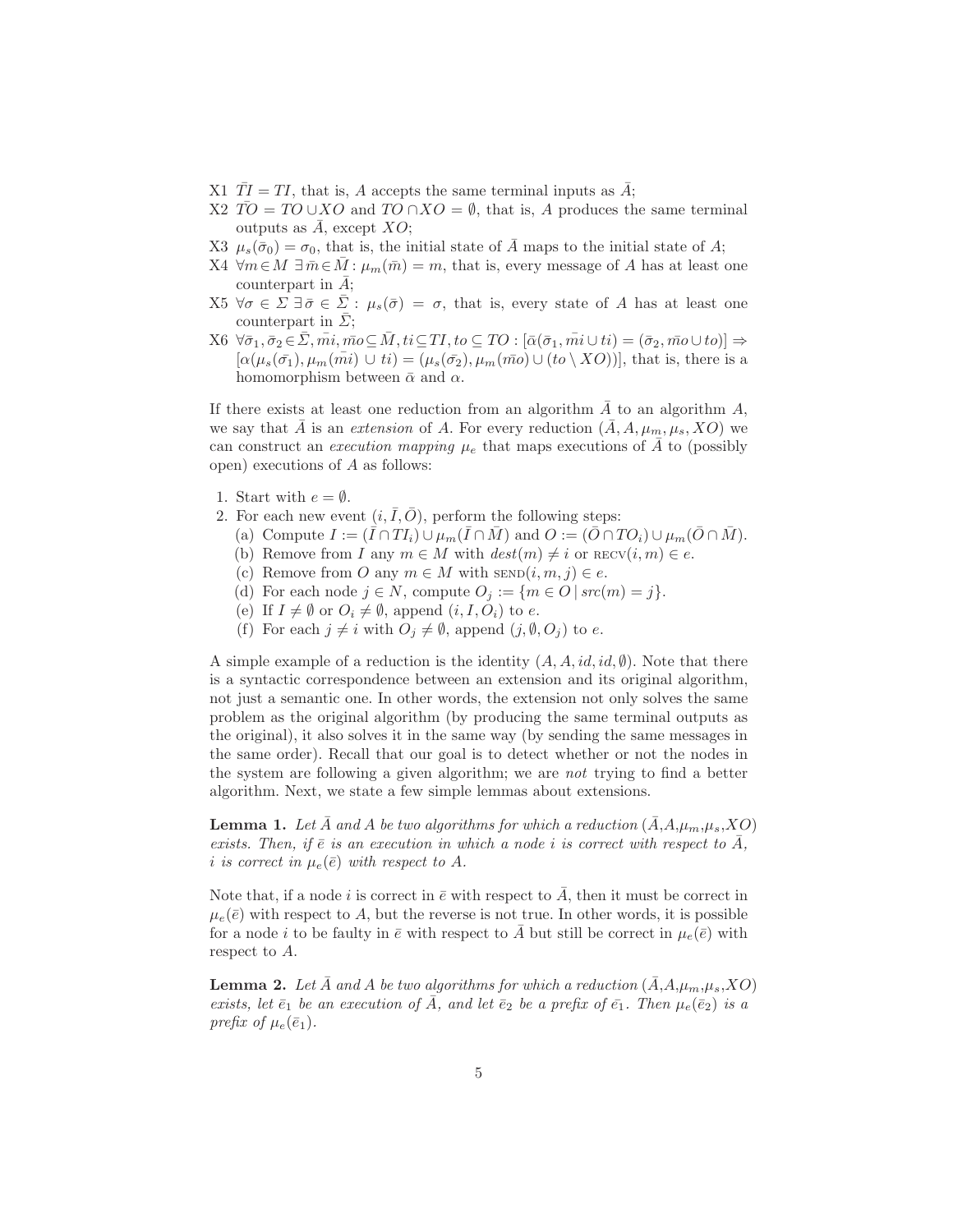**Lemma 3.** Let  $\overline{A}$  and  $A$  be two algorithms for which a reduction  $(A, A, \mu_m, \mu_s, XO)$ exists, and let e be an execution of A. Then there exists an execution  $\bar{e}$  of  $\bar{A}$  such that a)  $\mu_e(\bar{e}) = e$  (modulo duplicate messages sent by faulty nodes in e), and b) a node i is correct in  $\bar{e}$  with respect to  $\bar{A}$  iff it is correct in e with respect to A.

### 2.4 Facts and evidence

To detect faults, and to identify faulty nodes, the correct nodes must collect information about the current execution. Clearly, no correct node can expect to know the entire execution at any point, since it cannot observe events on other nodes. However, each node can locally observe its inputs and outputs, and each input or output rules out some possible executions that cannot be the current execution. For example, if a node i receives a message  $m$ , this rules out all executions in which  $m$  was never sent. If  $i$  manages to rule out all executions in which some set  $S$  of nodes is correct, it has established that at least one node  $s \in S$  must be faulty. Thus, we can use sets of plausible executions to represent a node's knowledge about the current execution.

Formally, we define a fact  $\zeta$  to be a set of executions, and we say that a node i knows a fact  $\zeta$  at the end of an execution prefix e iff  $\zeta$  contains all infinite executions  $e'$  where  $e|_i$  is a prefix of  $e'|_i$  (in other words,  $e'$  is consistent with all the inputs and outputs i has seen in e). If a node knows two facts  $\zeta_1$  and  $\zeta_2$ , it can combine them into a new fact  $\zeta_3 := \zeta_1 \cap \zeta_2$ . If the system is running an extension  $\overline{A}$  of an algorithm A, we can map any fact  $\overline{\zeta}$  about the current execution  $\bar{e}$  of  $\bar{A}$  to a fact  $\zeta := {\mu_e(x) | x \in \zeta}$  about  $\mu_e(\bar{e})$ .

Different nodes may know different facts. Hence, the nodes may only be able to detect a fault if they exchange information. However, faulty nodes can lie, so a correct node can safely accept a fact from another node only if it receives evidence of that fact. Formally, we say that a message m is evidence of a fact  $\zeta$ iff for any execution  $\bar{e}$  of  $\bar{A}$  in which any node receives m,  $\mu(\bar{e}) \in \zeta$ . Intuitively, evidence consists of signed messages. For more details, please see Section 4.

#### 2.5 Fault instances and fault classes

Not all faults can be detected, and some extensions can detect more faults than others. To quantify this, we introduce an abstraction for an individual 'fault'. A fault instance  $\psi$  is a four-tuple  $(A, C, S, e)$ , where A is a distributed algorithm, C and S are sets of nodes, and e is an infinite execution, such that a) C and S do not overlap, b) every  $c \in C$  is correct in e with respect to A, and c) at least one node  $i \in S$  is faulty in e with respect to A. A *fault class* F is a set of fault instances, and the nodes in S are called suspects.

Intuitively, the goal is for the correct nodes in  $C$  to identify at least one faulty suspect from S. Of course, an ideal solution would simply identify all the nodes that are faulty in e with respect to A; however, this is not always possible. Consider the scenario in Figure 1. In this scenario, the nodes in  $C$  know that at least one of the nodes in S must be faulty, but they do not know which ones, or how many. Thus, the size of the set  $S$  effectively represents the precision with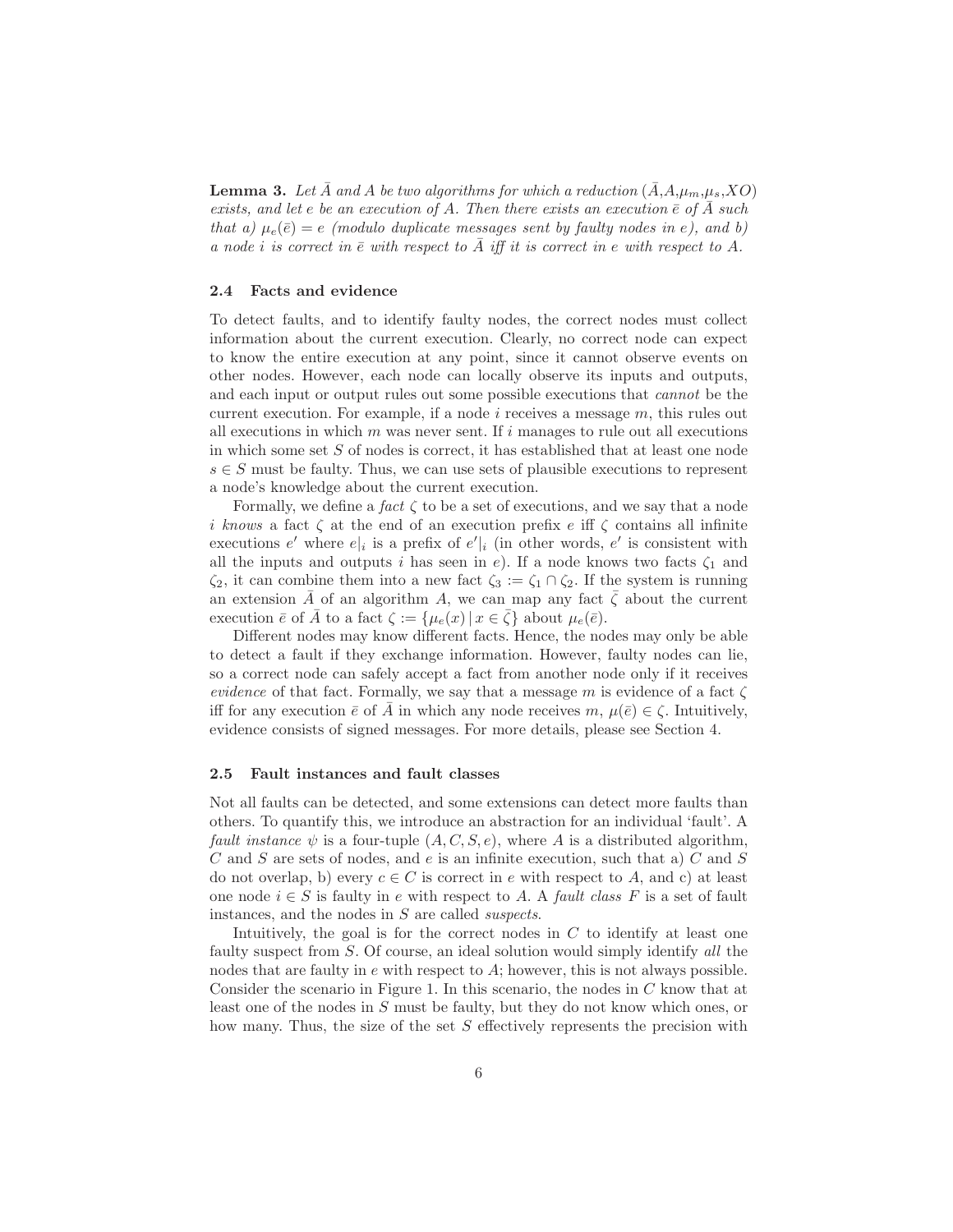

Fig. 1. Example scenario. Nodes  $F$  and  $H$  are supposed to each send a number between 1 and 10 to  $D$ , who is supposed to add the numbers and send the result to  $K$ . If  $K$ receives 23, it knows that at least one of the nodes in  $S = \{D, F, H\}$  must be faulty, but it does not know which ones, or how many.

which the fault can be localized. The best case is  $|S| = 1$ ; this indicates that the fault can be traced to exactly one node. The worst case is  $S = N \setminus C$ ; this indicates that the nodes in  $C$  know that a fault exists somewhere, but they are unable to localize it.

### 2.6 Environments

Our formulation of the fault detection problem does not require a bound on the number of faulty nodes. However, if such a bound is known, it is possible to find solutions with a lower message complexity. To formalize this, we use the notion of an environment, which is a restriction on the fault patterns that may occur in a system. In this paper, we specifically consider environments  $E_f$ , in which the total number of faulty nodes is limited to f. If a system in environment  $E_f$  is assigned a distributed algorithm  $A$ , the only executions that can occur are those in which at most  $f$  nodes are faulty with respect to  $A$ .

# 3 The fault detection problem

Let  $\nu := {\text{Fautry}(X) | X \subseteq N}$  be a set of *fault notifications*. Then the *fault* detection problem for a fault class F is to find a transformation  $\tau_F$  that maps any distributed algorithm A to an extension  $\overline{A} := \tau_F(A)$  such that  $\overline{TO} = \overline{TO} \cup \nu$ and the following conditions hold:

- C1 **Nontriviality:** If  $\bar{e}$  is an infinite execution of A and  $i \in N$  is correct in  $\bar{e}$ with respect to A, then i outputs infinitely many fault notifications in  $\bar{e}$ .
- C2 **Completeness:** If  $(A, C, S, e)$  is a fault instance in F,  $\bar{e}$  is an infinite execution such that  $\mu_e(\bar{e}) = e$ , and each node  $c \in C$  is correct in  $\bar{e}$  with respect to  $\overline{A}$ , then there exists a correct node  $c' \in N$  and a node  $j \in S$  such that eventually all fault notifications output by  $c'$  contain j.
- C3 **Accuracy:** If  $\bar{e}$  is an infinite execution of A and  $c_1, c_2 \in N$  are any two nodes that are correct in  $\bar{e}$  with respect to  $\bar{A}$ , then  $c_1$  outputs infinitely many fault notifications that do not include  $c_2$ .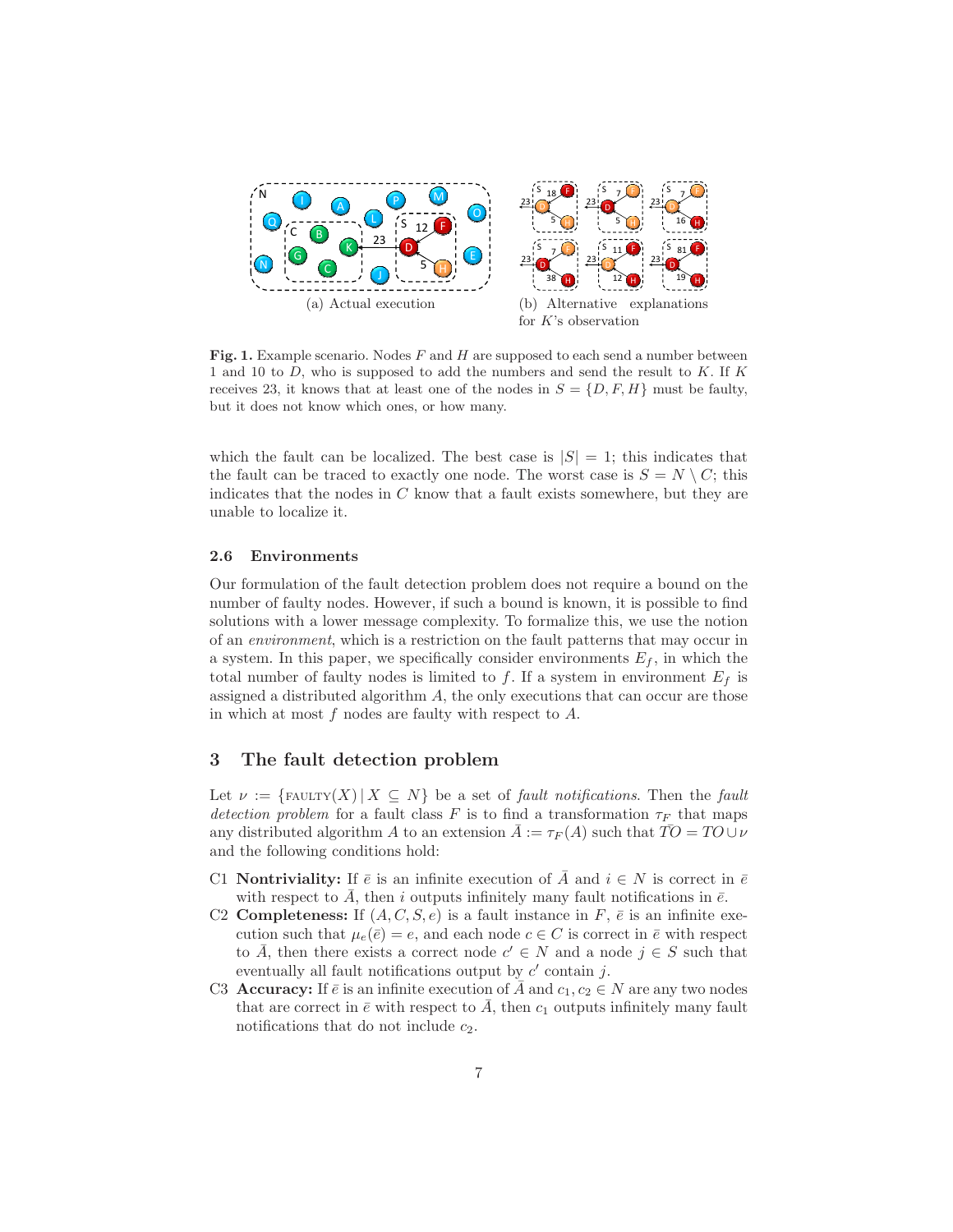We also consider the *fault detection problem with agreement*, which additionally requires:

C4 Agreement: If  $c_1 \in N$  and  $c_2 \in N$  are correct in an execution  $\bar{e}$  with respect to  $\overline{A}$  and there exists a node  $i \in N$  such that eventually all fault notifications output by  $c_1$  in  $\bar{e}$  include some node  $i \in N$ , then eventually all fault notifications output by  $c_2$  in  $\bar{e}$  include i as well.

Note that condition C2 does not require us to detect nodes that are faulty in  $\bar{e}$  with respect to A, but correct in  $\mu_e(\bar{e})$  with respect to A. Thus, we avoid the infinite recursion that would result from trying to detect faults in the detector itself. Note also that condition C3 is weaker than the definition of eventual strong accuracy in [6], which requires that correct nodes eventually output only faulty nodes. This change is necessary to make the problem solvable in an asynchronous environment.

### 4 Which faults can be detected?

In the rest of this paper, we assume that the only facts for which evidence can exist are a) message transmissions, and b) message receptions. Specifically, a properly authenticated message  $\bar{m}$  with  $\mu_m(\bar{m}) = m$  and  $src(m) = i$  in an execution  $\bar{e}$  is evidence of a fact  $\{e \mid \text{sem}(i, m, dest(m)) \in e\}$  about  $\mu_e(\bar{e})$ , and a properly authenticated message  $\bar{m}'$  with  $src(\bar{m}') = i$ ,  $m \in \bar{m}'$ , and  $dest(m) = i$ in an execution  $\bar{e}$  is evidence of a fact  $\{e \mid \text{recv}(i, m) \in e\}$  about  $\mu_e(\bar{e})$ . Note that in some systems it may be possible to construct evidence of additional facts (e.g., when the system has more synchrony or access to more sophisticated cryptographic primitives). In such systems, the following results may not apply.

### 4.1 Definitions

We define two fact maps  $\phi^+$  and  $\phi^-$  as follows. Let e be an infinite execution or an execution prefix, and let C be a set of nodes. Then  $\phi^+(C, e)$  is the intersection<sup>4</sup> of all facts  $\zeta$  for which at least one node in C can construct evidence in e (note that there is usually no single node that can construct evidence of all facts), and  $\phi^-(C, e)$  is the intersection of all facts  $\zeta$  such that, if the complement  $\overline{\zeta}$  were a fact in e (i.e.,  $e \in \zeta$ ), then at least one node in C could construct evidence of  $\zeta$ in e, but  $\bar{\zeta} \notin \phi^+(C, e)$ . For brevity, we write  $\phi^{\pm}(C, e)$  to represent both kinds of facts, that is,  $\phi^{\pm}(C, e) := \phi^+(C, e) \cap \phi^-(C, e)$ .

Intuitively,  $\phi^{\pm}$  represents the sum of all knowledge the nodes in C can have in e if they exchange all of their evidence with each other. Since we have restricted the admissible evidence to messages earlier,  $\phi^+(C, e)$  effectively represents knowledge about all the messages sent or received in  $e$  by the nodes in  $C$ ,

<sup>4</sup> Recall that facts are combined by forming the intersection. Since facts are sets of plausible executions, an execution that is plausible given two facts  $\zeta_1$  and  $\zeta_2$  must be a member of  $\zeta_1 \cap \zeta_2$ .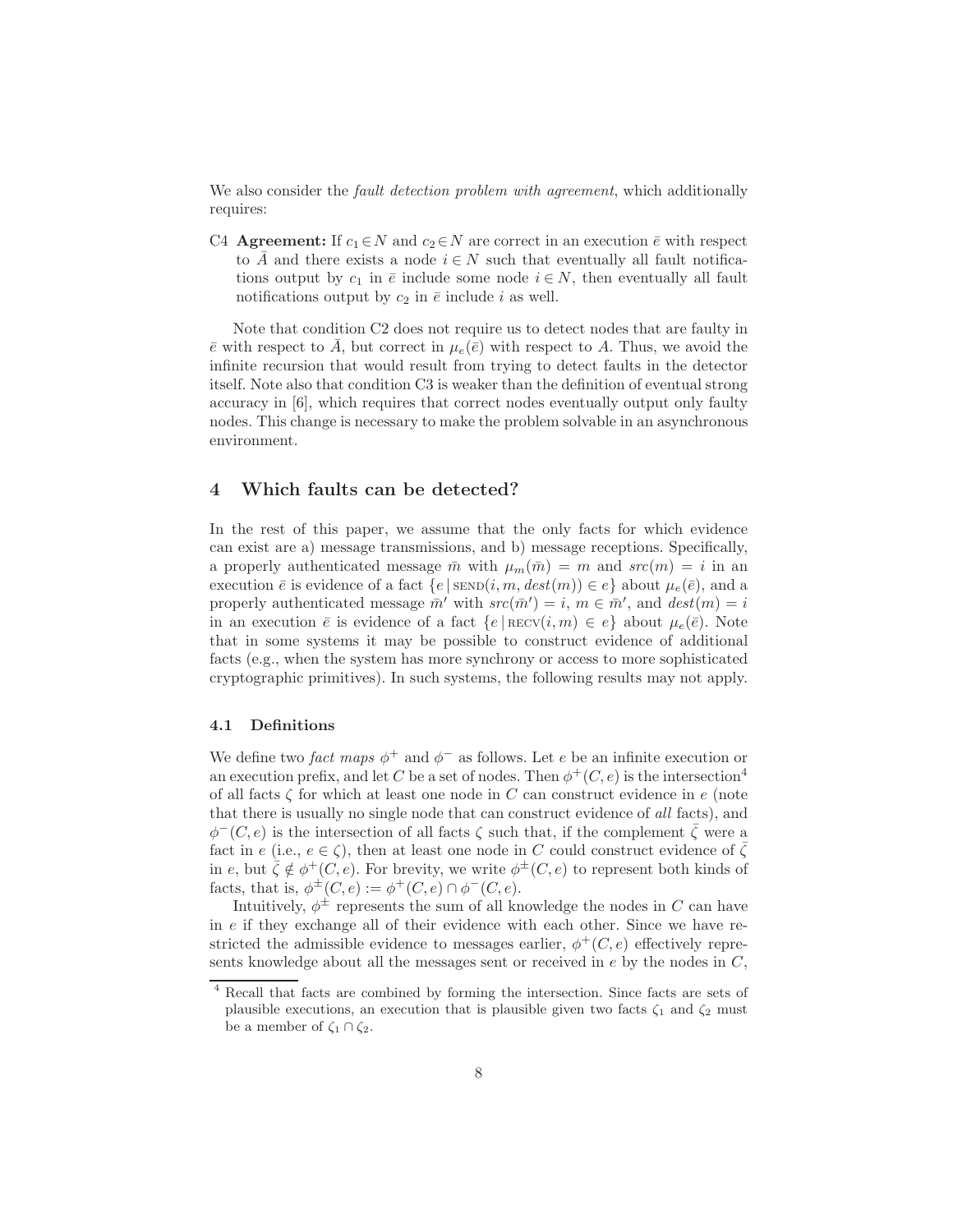

Fig. 2. Classification of all fault instances. The fault detection problem cannot be solved for fault instances in  $F_{NO}$  (Theorem 2) or  $F_{AM}$  (Theorem 3), but solutions exist for  $F_{OM}$  and  $F_{CO}$  (Theorem 4).

while  $\phi^-(C, e)$  effectively represents knowledge about all the messages not sent or received in e by the nodes in C.

We also define the *plausibility map*  $\pi$  as follows. Let A be a distributed algorithm, Z a set of facts, and C a set of nodes. Then  $\pi(A, Z, C)$  represents all infinite executions  $e \in Z$  in which each node  $c \in C$  is correct in e with respect to A. Intuitively,  $\pi(A, Z, C)$  is the set of executions of A that are plausible given the facts in  $Z$ , and given that (at least) the nodes in  $C$  are correct.

A few simple properties of  $\phi$  and  $\pi$  are: 1)  $C_1 \subseteq C_2 \Rightarrow \phi(C_2, e) \subseteq \phi(C_1, e)$ , that is, adding evidence from more nodes cannot reduce the overall knowledge; 2)  $p_1 \mid p_2 \Rightarrow \phi(C, p_2) \subseteq \phi(C, p_1)$ , that is, knowledge can only increase during an execution; 3)  $C_1 \subseteq C_2 \Rightarrow \pi(A, Z, C_2) \subseteq \pi(A, Z, C_1)$ , that is, assuming that more nodes are correct can only reduce the number of plausible executions; and 4)  $Z_1 \subseteq Z_2 \Rightarrow \pi(A, Z_1, C) \subseteq \pi(A, Z_2, C)$ , that is, learning more facts can only reduce the number of plausible executions.

#### 4.2 Fault classes

We define the following fault classes (see also Figure 2):

 $F_{NO} := \{(A, C, S, e) | \pi(A, \phi^{\pm}(C, e), N) \neq \emptyset \}$  $F_{AM} := \{(A, C, S, e) | \pi(A, \phi^{\pm}(C, e), N) = \emptyset \wedge \pi(A, \phi^{\pm}(C, e), C \cup S) \neq \emptyset \}$  $F_{OM} := \{(A, C, S, e) | \pi(A, \phi^{\pm}(C, e), C \cup S) = \emptyset \wedge \pi(A, \phi^{\pm}(C, e), C \cup S) \neq \emptyset \}$  $F_{CO} := \{(A, C, S, e) | \pi(A, \phi^+(C, e), C \cup S) = \emptyset \}$ 

 $F_{NO}$  is the class of *non-observable faults*. For executions in this class, the nodes in  $C$  cannot even be sure that the system contains any faulty nodes, since there exists a correct execution of the entire system that is consistent with everything they see. We will show later in this section that the fault detection problem cannot be solved for faults in this class.

 $F_{AM}$  is the class of *ambiguous fault instances*. When a fault instance is in this class, the nodes in C know that a faulty node exists, but they cannot be sure that it is one of the nodes in S. We will show later that the fault detection problem cannot be solved for fault instances in this class. Note that the problem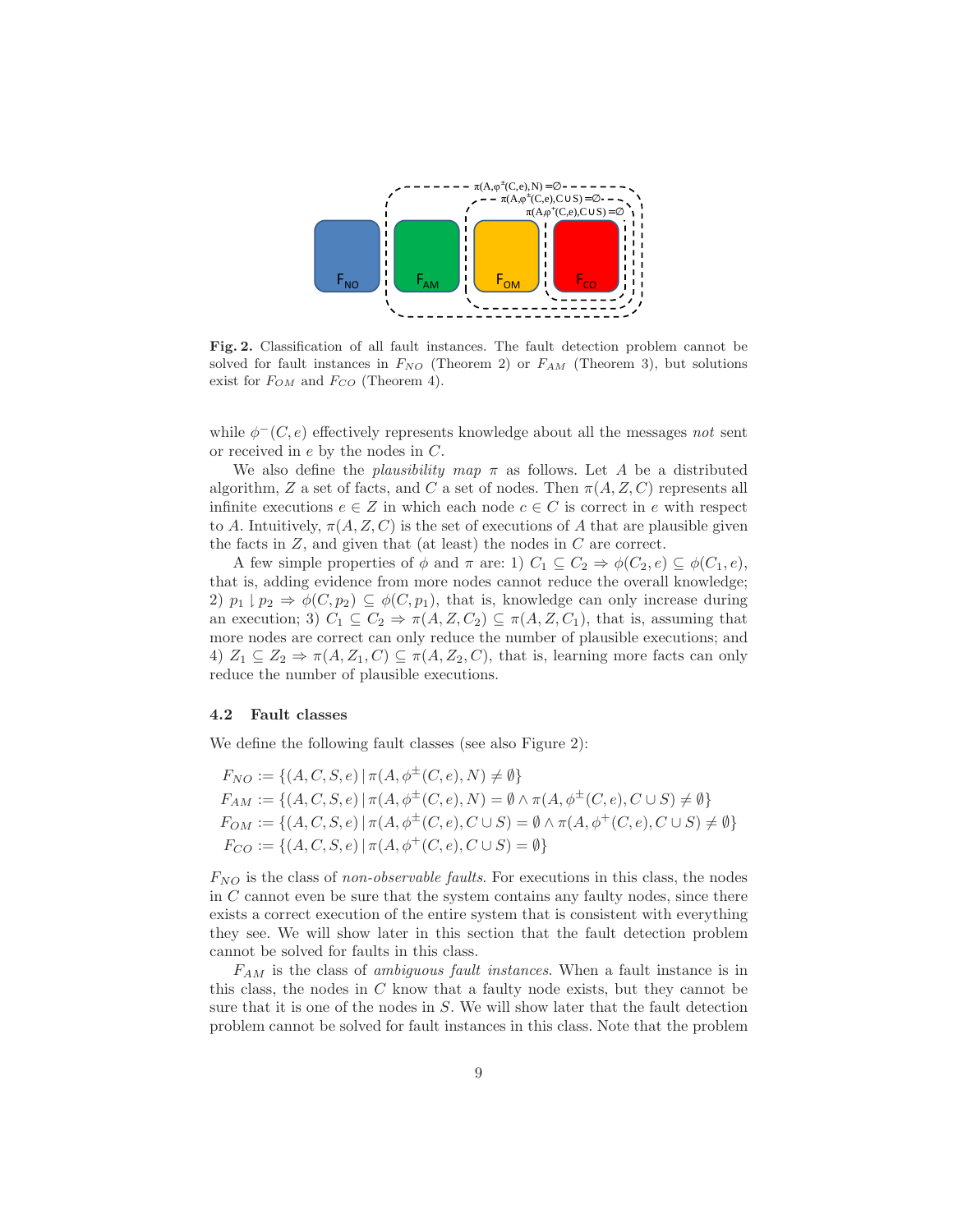here is not that the faults cannot be observed from  $C$ , but that the set  $S$  is too small. If S is sufficiently extended (e.g., to  $N \setminus C$ ), these fault instances become solvable.

 $F_{OM}$  is the class of *omission faults*. For executions in this class, the nodes in  $C$  could infer that one of the nodes in  $S$  is faulty if they knew all the facts, but the positive facts alone are not sufficient; that is, they would also have to know that some message was *not* sent or *not* received. Intuitively, this occurs when the nodes in S refuse to send some message they are required to send.

 $F_{CO}$  is the class of *commission faults*. For executions in this class, the nodes in  $C$  can infer that one of the nodes in  $S$  is faulty using only positive facts. Intuitively, this occurs when the nodes in  $S$  send some combination of messages they would never send in any correct execution.

**Theorem 1.**  $(F_{NO}, F_{AM}, F_{OM}, F_{CO})$  is a partition of the set of all fault instances.

*Proof.* First, we show that no fault instance can belong to more than one class. Suppose  $\psi := (A, C, S, e) \in F_{NO}$ ; that is, there is a plausible correct execution  $e'$  of the entire system. Then  $\psi$  can obviously not be in  $F_{AM}$ , since  $\pi(A, \phi^{\pm}(C, e), N)$  cannot be both empty and non-empty. Since all nodes are correct in e', the nodes in  $C \cup S$  in particular are also correct, so  $\psi \notin F_{OM}$ (Section 4.1, Property 3), and they are still correct if negative facts are ignored, so  $\psi \notin F_{CO}$ . Now suppose  $\psi \in F_{AM}$ . Obviously,  $\psi$  cannot be in  $F_{OM}$ , since  $\pi(A, \phi^{\pm}(C, e), C \cup S)$  cannot be both empty and non-empty. But  $\psi$  cannot be in  $F_{CO}$  either, since using fewer facts can only increase the number of plausible executions (Section 4.1, Property 1). Finally, observe that  $\psi$  cannot be in both  $F_{OM}$  and  $F_{CO}$ , since  $\pi(A, \phi^+(C, e), C \cup S)$  cannot be both empty and non-empty.

It remains to be shown that any fault instance belongs to at least one of the four classes. Suppose there is a fault instance  $\psi \notin (F_{NO} \cup F_{AM} \cup F_{OM} \cup F_{CO})$ . Since  $\psi$  is not in  $F_{NO}$ , we know that  $\pi(A, \phi^{\pm}(C, e), N) = \emptyset$ . But if this is true and  $\psi$  is not in  $F_{AM}$ , it follows that  $\pi(A, \phi^{\pm}(C, e), C \cup S) = \emptyset$ . Given this and that  $\psi$  is not in  $F_{OM}$ , we can conclude that  $\pi(A, \phi^+(C, e), C \cup S) = \emptyset$ . But then  $\psi$  would be in  $F_{CO}$ , which is a contradiction.

**Theorem 2.** The fault detection problem cannot be solved for any fault class F with  $F \cap F_{NO} \neq \emptyset$ .

*Proof sketch*. The proof works by showing that, for any fault instance  $\psi$  :=  $(A, C, S, e) \in F_{NO}$ , we can construct two executions  $\bar{e}_{good}$  and  $\bar{e}_{bad}$  of  $\bar{A} := \tau(A)$ such that a) all the nodes are correct in  $\bar{e}_{good}$ , b) the fault occurs in  $\bar{e}_{bad}$ , and c) the two executions are indistinguishable from the perspective of the nodes in C (that is,  $\bar{e}_{good}|_C = \bar{e}_{bad}|_C$ ). Hence, the nodes in C would have to both expose some node in S (to achieve completeness in  $\bar{e}_{bad}$ ) and not expose any node in S (to achieve accuracy in  $\bar{e}_{good}$ ) based on the same information, which is impossible. For the full proof, see [9].  $\Box$ 

**Theorem 3.** The fault detection problem cannot be solved for any fault class F with  $F \cap F_{AM} \neq \emptyset$ .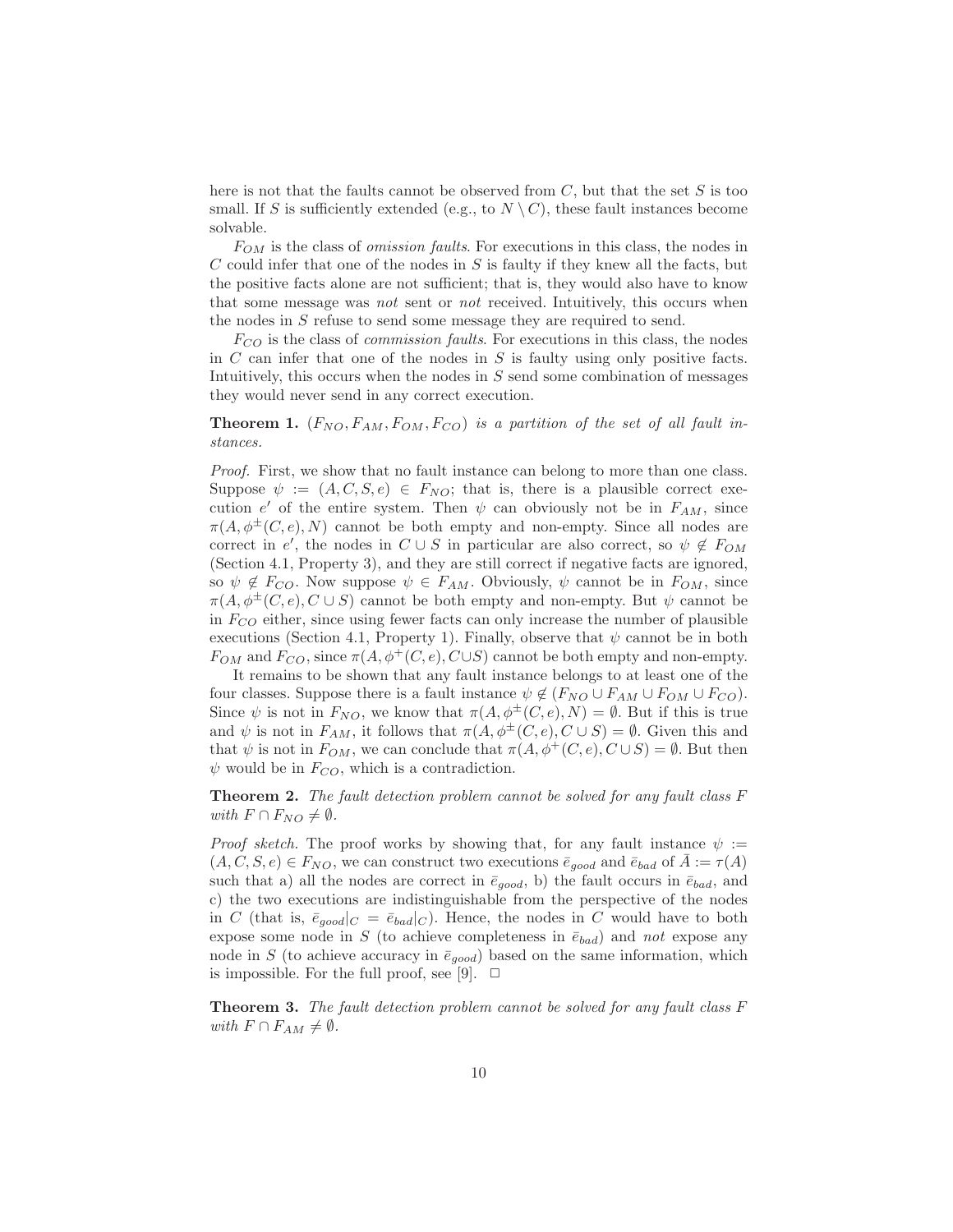Proof sketch. The proof is largely analogous to that of Theorem 2, except that we now construct two executions  $\bar{e}_{\in S}$  and  $\bar{e}_{\notin S}$  of  $\bar{A} := \tau(A)$  such that a) in  $\bar{e}_{\in S}$ the faulty node is a member of S, b) in  $\bar{e}_{\notin S}$  all the nodes in S are correct, and c) the two executions are indistinguishable from C. For the full proof, see [9].  $\Box$ 

**Corollary 1.** If the fault detection problem can be solved for a fault class  $F$ , then  $F \subseteq F_{OM} \cup F_{CO}$ .

Theorem 4. There is a solution to the fault detection problem with agreement for the fault class  $F_{OM} \cup F_{CO}$ .

For a transformation that solves the fault detection problem for this class, please refer to the proof of Theorem 8 (Section 5.2) that appears in [9].

# 5 Message complexity

In this section, we investigate how expensive it is to solve the fault detection problem, that is, how much additional work is required to detect faults. The metric we use is the number of messages that must be sent by correct nodes. (Obviously, the faulty nodes can send arbitrarily many messages). Since the answer clearly depends on the original algorithm and on the actions of the faulty nodes in a given execution, we focus on the following two questions: First, what is the maximum number of messages that may be necessary for some algorithm, and second, what is the minimum number of messages that is *sufficient* for any algorithm?

### 5.1 Definitions

If  $\tau$  is a solution of the fault detection problem, we say that the *message complex*ity  $\gamma(\tau)$  of  $\tau$  is the largest number such that for all k, there exists an algorithm A, an execution e of A, and an execution  $\bar{e}$  of  $\tau(A)$  such that

$$
(\mu_e(\bar{e}) = e) \land (|e| \ge k) \land \left[ \frac{|\{\bar{m} \mid \text{senp}(i, \bar{m}, j) \in \bar{e} \land i \in corr(\tau(A), \bar{e})\}|}{|e|} \ge \gamma(\tau) \right]
$$

In other words, the message complexity is the maximum number of messages that must be sent by correct nodes in any  $\bar{e}$  per message sent in the corresponding  $e := \mu_e(\bar{e})$ . The message complexity of the fault detection problem as a whole is the minimum message complexity over all solutions.

#### 5.2 Lower and upper bounds

In this section, we present a collection of tight lower bounds for solving various instances of the fault detection problem. Omitted proofs can be found in the technical report [9].

First we show that message complexity of the fault detection problem in the environment  $E_f$  for both commission and omission faults is optimally linear in f.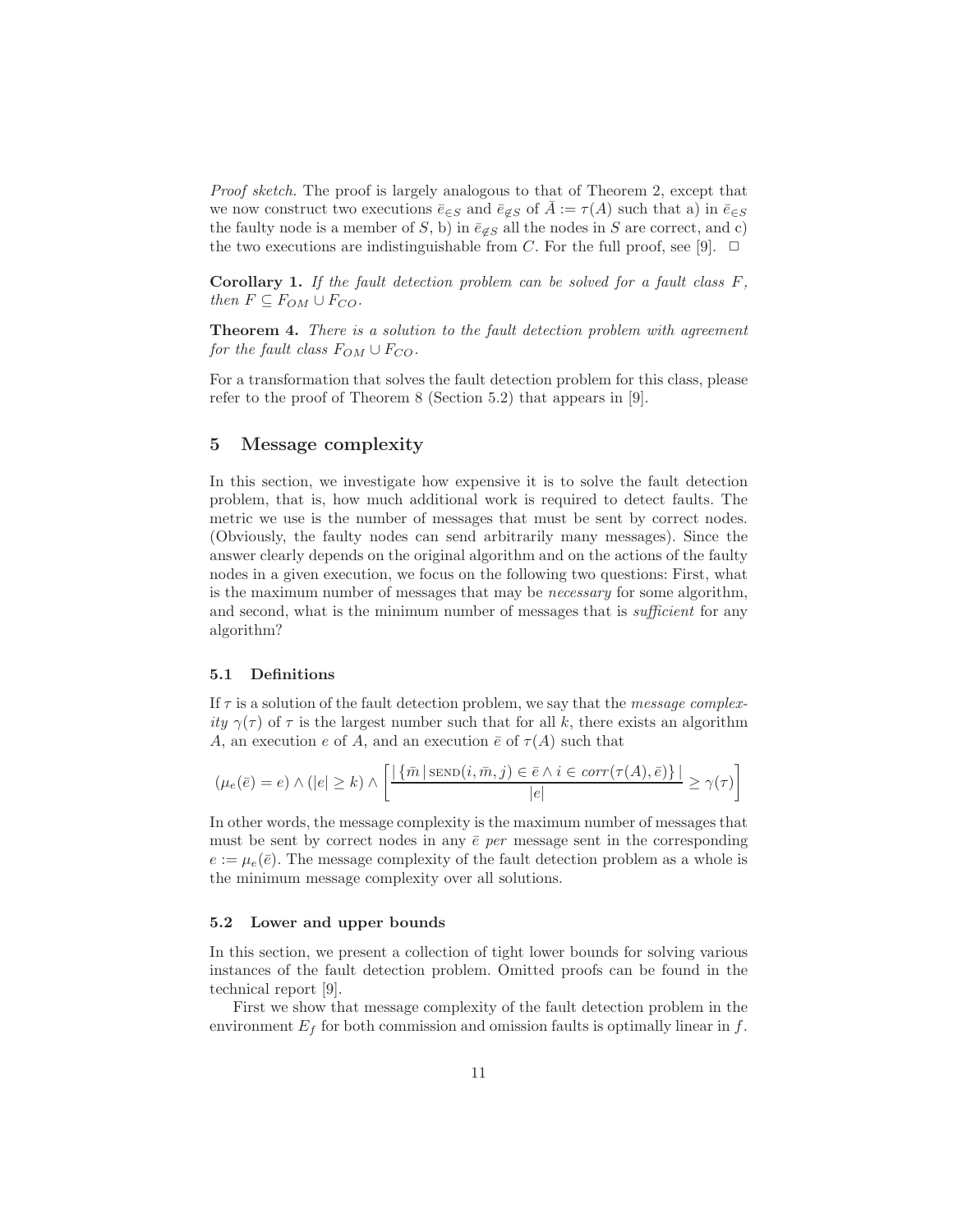**Theorem 5.** Any solution  $\tau$  of the fault detection problem for  $F_{CO}$  in the environment  $E_f$  has message complexity  $\gamma(\tau) \geq f+2$ , provided that  $f+2 < |N|$ .

Theorem 6. The message complexity of the fault detection problem with agreement for  $F_{CO}$  in the environment  $E_f$  is at most  $f+2$ , provided that  $f+2 < |N|$ .

Corollary 2. The message complexity of the fault detection problem (with or without agreement) for  $F_{CO}$  in environment  $E_f$  is  $f+2$ , provided that  $f+2 < |N|$ .

**Theorem 7.** Any solution  $\tau$  of the fault detection problem for  $F_{OM}$  in the environment  $E_f$  has message complexity  $\gamma(\tau) \geq 3f + 4$ , provided that  $f + 2 < |N|$ .

**Theorem 8.** The message complexity of the fault detection problem for  $F_{OM}$  in the environment  $E_f$  is at most  $3f + 4$ , provided that  $f + 2 < |N|$ .

Interestingly, if we additionally require agreement, then the optimal message complexity of the fault detection problem with respect to omission faults is quadratic in  $|N|$ , under the condition that at least half of the nodes may fail. Intuitively, if a majority of  $N$  is known to be correct, it should be possible to delegate fault detection to a set  $\omega$  with  $|\omega| = 2f + 1$ , and to have the remaining nodes follow the majority of  $\omega$ . This would reduce the message complexity to approximately  $|N| \cdot (2f + 1)$ .

**Theorem 9.** Any solution  $\tau$  of the fault detection problem with agreement for  $F_{OM}$  in the environment  $E_f$  has message complexity  $\gamma(\tau) \geq (|N|-1)^2$ , provided that  $\frac{|N|-1}{2} < f < |N|-2$ .

Proof sketch. In contrast to commission faults, there is no self-contained proof of an omission fault; when a node is suspected of having omitted a message  $m$ , the suspicion can always turn out to be groundless when  $m$  eventually arrives. We show that, under worst-case conditions, such a 'false positive' can occur after every single message. Moreover, since agreement is required, a correct node must not suspect (or stop suspecting) another node unless every other correct node eventually does so as well. Therefore, after each message, the correct nodes may have to ensure that their own evidence is known to all the other correct nodes, which in the absence of a correct majority requires reliable broadcast and thus at least  $(|N|-1)^2$  messages. For the full proof, see [9].  $\Box$ 

Theorem 10. The message complexity of the fault detection problem with agreement for  $F_{OM}$  in the environment  $E_f$  is at most  $(|N|-1)^2$ , provided that  $f + 2 < |N|$ .

#### 5.3 Summary

Table 1 summarizes the results in this section. Our two main results are that a) detecting omission faults has a substantially higher message complexity than detecting commission faults, and that b) the message complexity is generally linear in the failure bound  $f$ , except when the fault class includes omission faults and agreement is required, in which case the message complexity is quadratic in the system size  $|N|$ .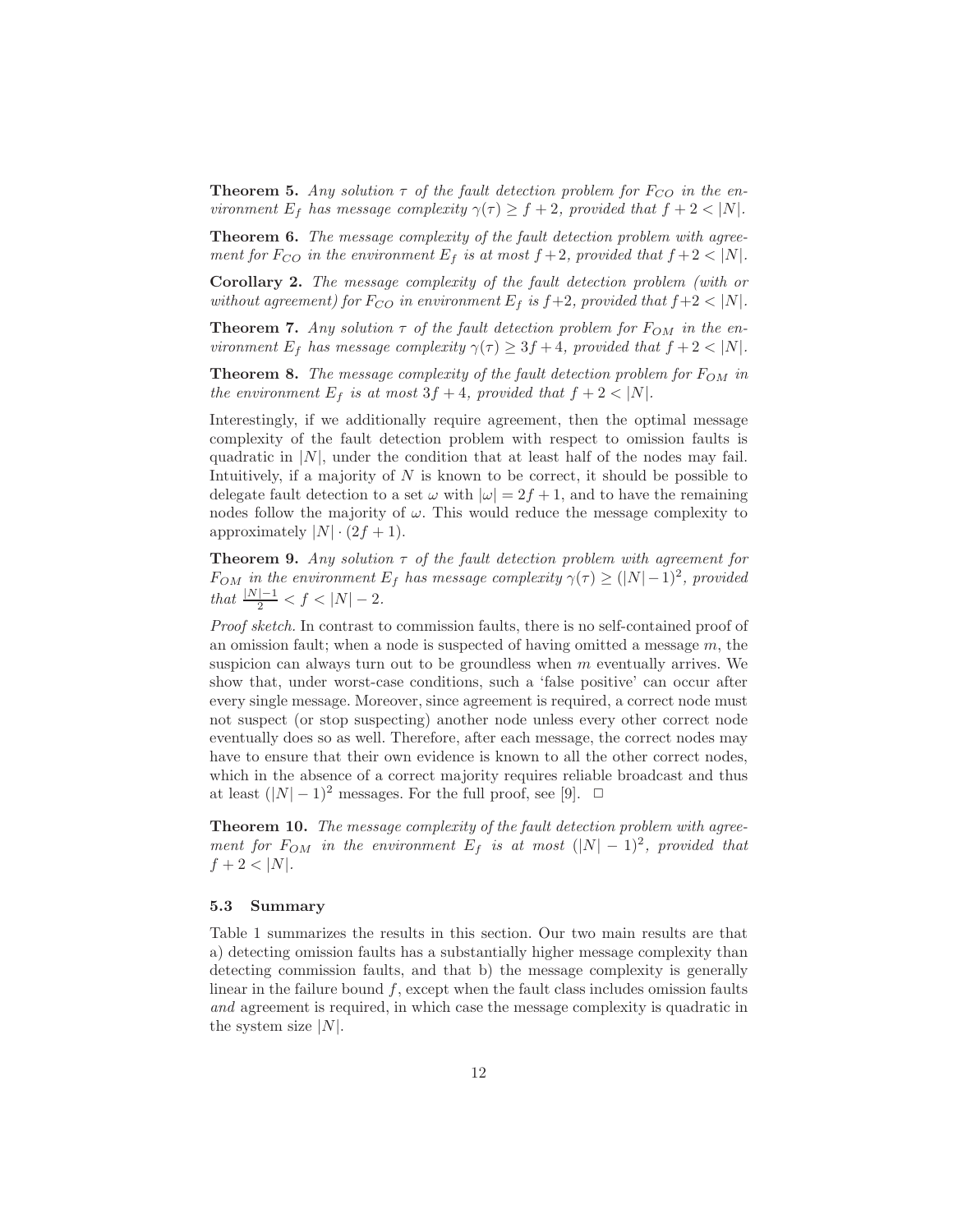| Fault class | Fault detection problem | Fault detection problem |
|-------------|-------------------------|-------------------------|
|             |                         | with agreement          |
| $F_{CO}$    | $f+2$                   | $f+2$                   |
|             | (Corollary 2)           | (Corollary 2)           |
| $F_{OM}$    | $3f + 4$                | $( N -1)^2$             |
|             | (Theorems 7 and 8)      | (Theorems 9 and 10)     |

Table 1. Message complexity in environments with up to f faulty nodes.

### 6 Related work

There is an impressive amount of work on fault detection in the context of failure detectors (starting from the original paper by Chandra and Toueg [6]). However, literature on failure detectors conventionally assumes crash-fault models, and usually studies theoretical bounds on the information about failures that is necessary to solve various distributed computing problems [5], without focusing on the costs of implementing failure detectors.

Faults beyond simple crashes have been extensively studied in the context of arbitrary (Byzantine) fault tolerance (starting from the original paper by Lamport et al. [15]). Byzantine fault-tolerant systems aim to keep faults from becoming "visible" to the system users. One example is Castro and Liskov's Practical Byzantine fault-tolerance (PBFT) [4] that extends Lamport's statemachine replication protocol [14] to the Byzantine failure model. However, BFT systems do not detect and expose faulty nodes.

In the context of synchronous Byzantine agreement algorithms, Bar-Noy et al [2] use the terms "fault detections" and "fault masking" in a more restrictive manner than this paper does. In [2], a processor in an agreement protocol is said to be "detected" if all correct processors agree that the processor is faulty. All subsequent actions of this processor are then ignored and thus "masked".

Also with respect to Byzantine agreement algorithms, Bracha [3] describes a protocol in which all messages are broadcast, and in which all nodes track the state of every other node in order to identify messages that could not have been sent by a correct node.

Intrusion detection systems (IDS) can detect a limited class of protocol violations, for example by looking for anomalies [7] or by checking the behavior of the system against a formal specification [13].

A technique that statistically monitors quorum systems and raises an alarm if the failure assumptions are about to be violated was introduced in [1]. However, this technique cannot identify which nodes are faulty.

To the best of our knowledge, Kihlstrom et al. [12] were the first to explicitly focus on Byzantine fault detection. The paper also gives informal definitions of the commission and omission faults. However, the definitions in [12] are specific to consensus and broadcast protocols.

Our notions of facts and evidence in a distributed system are inspired by the epistemic formalism of Halpern and Moses [11].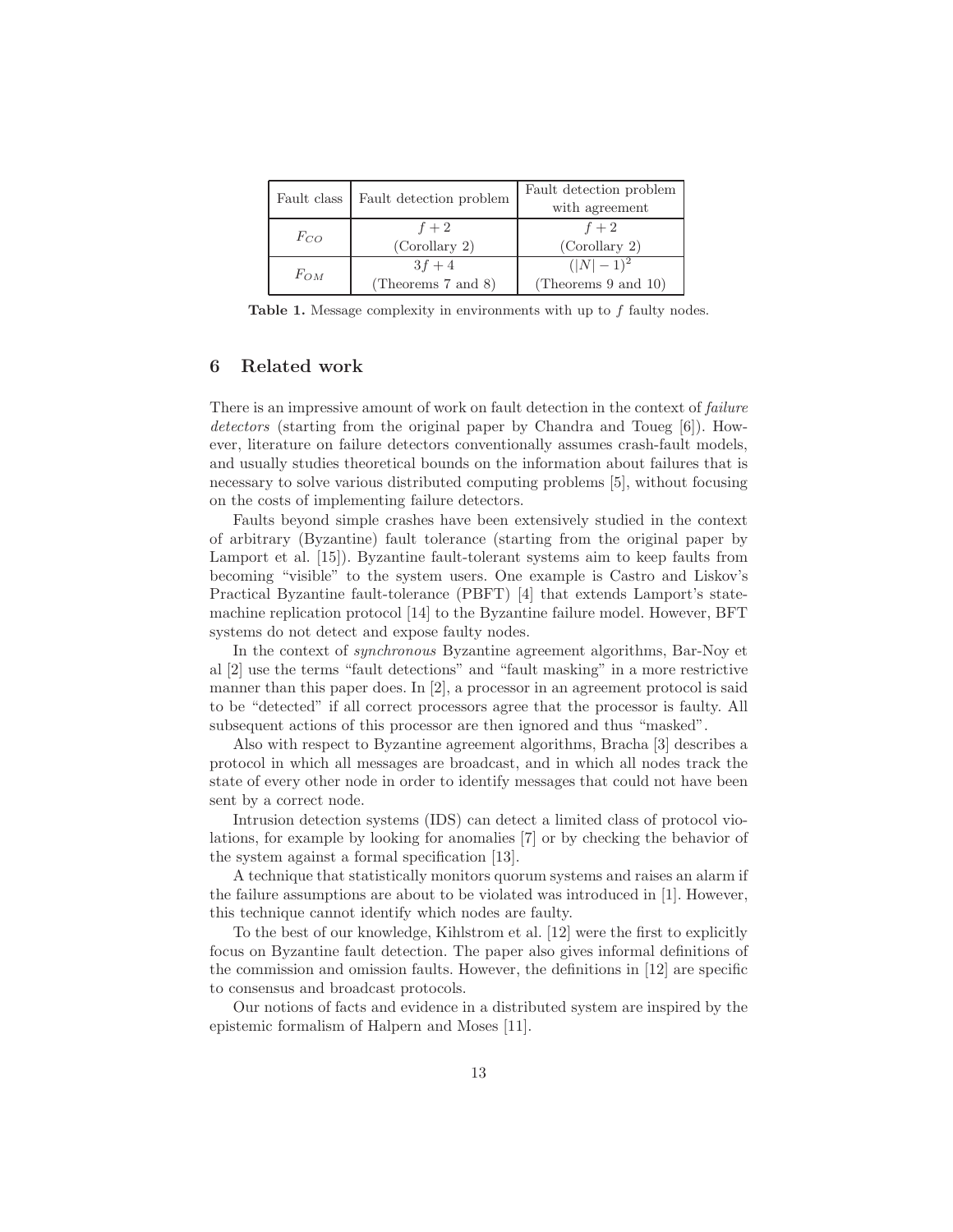The results in this paper have important consequences for research on accountability in distributed computing. Systems like PeerReview [10] provide accountability by ensuring that faults can eventually be detected and irrefutably linked to a faulty node. Since fault detection is an integral part of accountability, this paper establishes an upper bound on the set of faults for which accountability can be achieved, as well as a lower bound on the worst-case message complexity. Note that practical accountability systems have other functions, such as providing more detailed fault notifications, which we do not model here.

### 7 Conclusion and future work

In reasoning about computing systems, it is very important to find the right language. Somewhat dangerously, intuitive claims sometimes become "folklore" before they are actually stated precisely and proved. For example, exact bounds on the information about crash failures needed for solving agreement, though informally anticipated earlier [8,14], were captured precisely only with the introduction of failure detectors [6], and especially the notion of the weakest failure detector [5].

Similarly, this paper has developed a language for reasoning about fault detection with general fault models (beyond simple crash faults). We have proposed a framework in which generic faults can be precisely defined and classified. Unlike crash faults, generic faults cannot be defined without reference to an algorithm, which is why we have introduced the expected system behavior into the definition. To determine the inherent costs of generic fault detection, we have proposed a weak definition of the fault detection problem, and we have derived exact bounds on the cost of solving it in asynchronous message-passing systems where nodes are able to digitally sign their messages.

The framework we have presented can also be used to study fault detection in other system models. If the model is weakened or strengthened (e.g., by varying the assumptions about the network, the degree of synchrony, or the available cryptographic primitives), the kinds of evidence available to correct nodes can change, as can the set of executions that are plausible given some specific evidence. This change, in turn, affects the ability of correct nodes to detect and isolate faulty nodes. For instance, if bounds on communication and processing times are known, it is possible to establish in finite time that an omission fault has occurred, and the culprits can safely be suspected forever. The model could also be changed by introducing bounds on the message size and/or the set of states  $\Sigma$ . These changes would likely increase the message complexity and reduce the size of the fault classes for which detection is possible.

Our framework can be used to study different variants of the fault detection problem. The (weak) formulation of the problem chosen in this paper was primarily instrumental for establishing impossibilities and complexity lower bounds that capture inherent costs of detection in the asynchronous systems. In other scenarios, however, different formulations may make more sense. For example, accuracy could be strengthened such that eventually no correct node is suspected